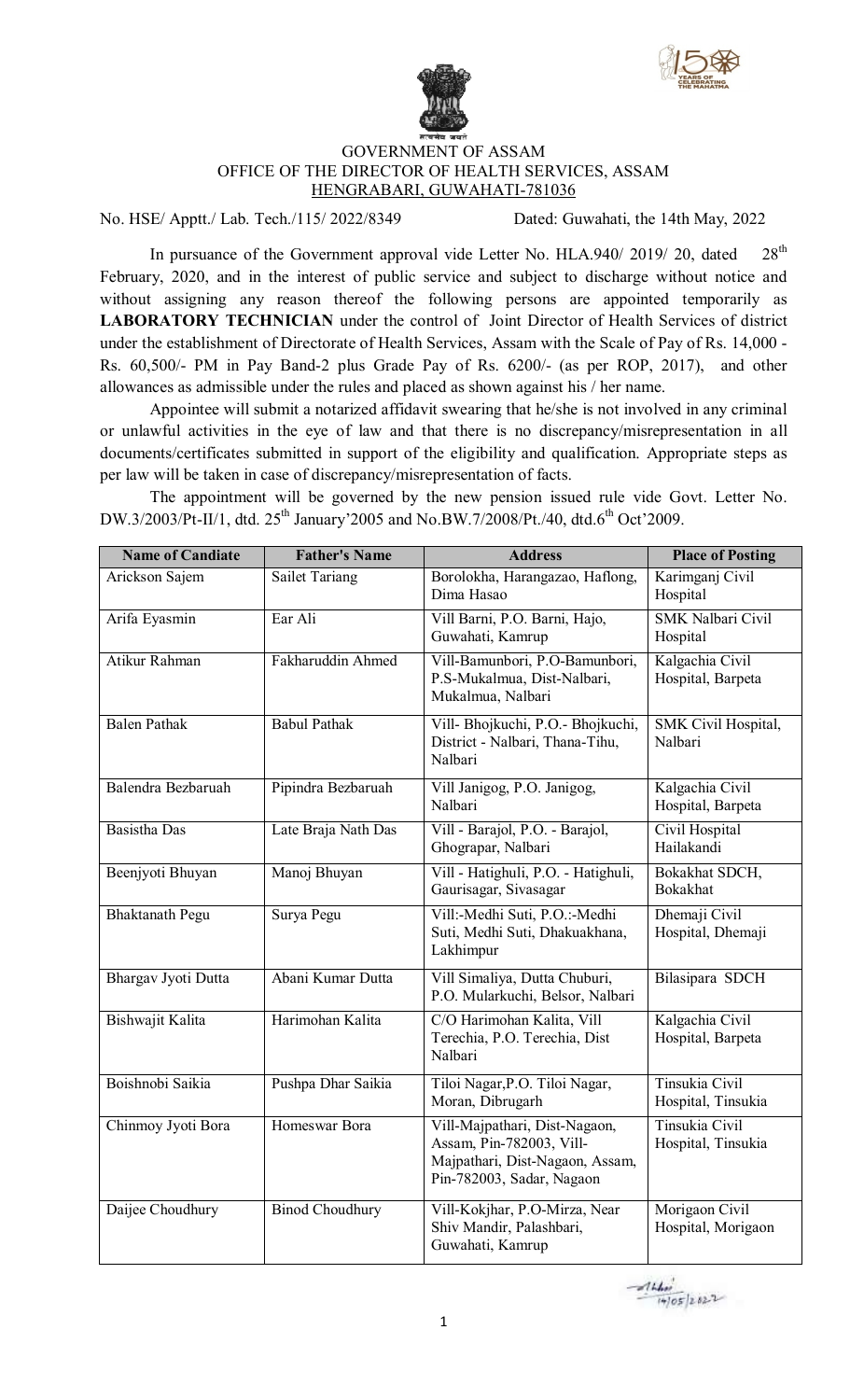| Deepa Choudhury     | Paramesh Choudhury       | A.P.R.O.Training School,<br>A.P.R.O. Training School,<br>Jalukbari, Jalukbari, Jalukbari,<br>Guwahati, Kamrup (Metro)         | Mangaldoi Civil<br>Hospital, Darrang |
|---------------------|--------------------------|-------------------------------------------------------------------------------------------------------------------------------|--------------------------------------|
| Dhritishree Rabha   | Gopi Rabha               | Vill. Damra, P.O. Damra,<br>Dudhnoi, Goalpara, Goalpara                                                                       | Goalpara Civil<br>Hospital, Goalpara |
| Dhruba Jyoti Nath   | Pramod Nath              | Gondhmow, Gandhmou,<br>Sualkuchi, Sualkuchi, Sualkuchi,<br>Amingaon, Kamrup                                                   | Bokakhat SDCH,<br>Bokakhat           |
| Dhrubajyoti Barman  | Baren Barman             | Vill-Barnibari, P.O.-Barnibari,<br>P.S. - Mukalmua, Pin-781304,<br>Mukalmua, Nalbari, Nalbari                                 | <b>SMK Nalbari Civil</b><br>Hospital |
| Dibya Jyoti Nath    | Sarbeswar Nath           | Vill.Raidangoni Gaon, P.O.<br>Karkichuk, Jengraimukh, Jorhat,<br>Majuli                                                       | Bokakhat SDCH,<br><b>Bokakhat</b>    |
| Dilip Kumar Roy     | Anil Ch Roy              | Kaldoba Pt I, Kadoba Pt I, P.O.<br>Agomani, Agomani, Dhubri                                                                   | <b>Under Joint DHS</b><br>Dhubri     |
| Dipankar Das        | <b>Balen</b> Das         | Vill Rajapukhuri, Near<br>Madhavdev Girls High School,<br>P.O. Bhagawatipara, Palasbari,<br>Mirza, Kamrup                     | Civil Hospital<br>Goalpara           |
| Dipankar Deka       | Amulya Deka              | Village Darangipara, P.O.st<br>Office Dagapara, P.O.lice Station<br>Mukalmua, District Nalbari,<br>Mukalmua, Nalbari, Nalbari | Naharkatia SDCH,<br>Naharkatia       |
| Hiranmoyee Handique | Kalyan Kumar<br>Handique | 1 No. Ghilamara, Ghilamara,<br>Ghilamara, Lakhimpur,<br>Lakhimpur                                                             | Dhemaji Civil<br>Hospital, Dhemaji   |
| Imran Hussain       | Taslim Ali               | Vill Bezera, P.O. Bezera, P.S.<br>Baihata Chariali, Dist Kamrup,<br>Baihata Chariali, Guwahati,<br>Kamrup                     | Civil Hospital<br>Hailakandi         |
| Jayanta Deka        | Srikanta Deka            | Vill-Bhojkuchi, P.O.- Bhojkuchi,<br>Tihu, Nalbari, Nalbari                                                                    | Naharkatia SDCH,<br>Naharkatia       |
| Jayanta Kumar Das   | <b>Binod Chandra Das</b> | Vill-Tapa, P.O-Sarutapa, P.S-<br>Patacharkuchi, Pin-781352, Dist-<br>Barpeta, Patacharkuchi,<br>Guwahati, Barpeta             | Dhemaji Civil<br>Hospital, Dhemaji   |
| Jaydeep Banerjee    | Pankaj Banerjee          | Vill-Naraharipur, P.O.st-<br>Dhadika, Dist-Paschim<br>MidnaP.O.re, Garhbeta,<br>Garhbeta, Other                               | Karimganj Civil<br>Hospital          |
| Johnson Timung      | Pator Timung             | Vill-Rong Ali, Manja, Manja,<br>Karbi Anglong East                                                                            | Golaghat Civil<br>Hospital, Golaghat |
| Kankan Saud         | <b>Barun Saud</b>        | Balikaria Kharjara, P.O.- Gopal<br>Bazar, Nalbari                                                                             | Morigaon Civil<br>Hospital, Morigaon |
| Kasturi Kakati      | Mahendra Kakati          | C/O Rupankar Das, Vill-<br>Mazgaon, North Guwahati, P.O.-<br>Dopdar, North Guwahati,<br>Guwahati, Kamrup (Metro)              | Mangaldoi Civil<br>Hospital, Darrang |
| Kiran Telenga       | Punu Telenga             | Rajmai, District-Sivasagar, P.S.<br>- Demow, Demow, Sivasagar,<br>Sivasagar                                                   | Golaghat Civil<br>Hospital, Golaghat |
| Lakhya Nath Deori   | Pradeep Deori            | Vill- Kolowlowa Deori Gaon,<br>P/O - Adrahsa Deori Gaon,<br>Khowang Ghat, Dibrugarh                                           | Tinsukia Civil<br>Hospital, Tinsukia |

 $-41460$ <br>14/05/2822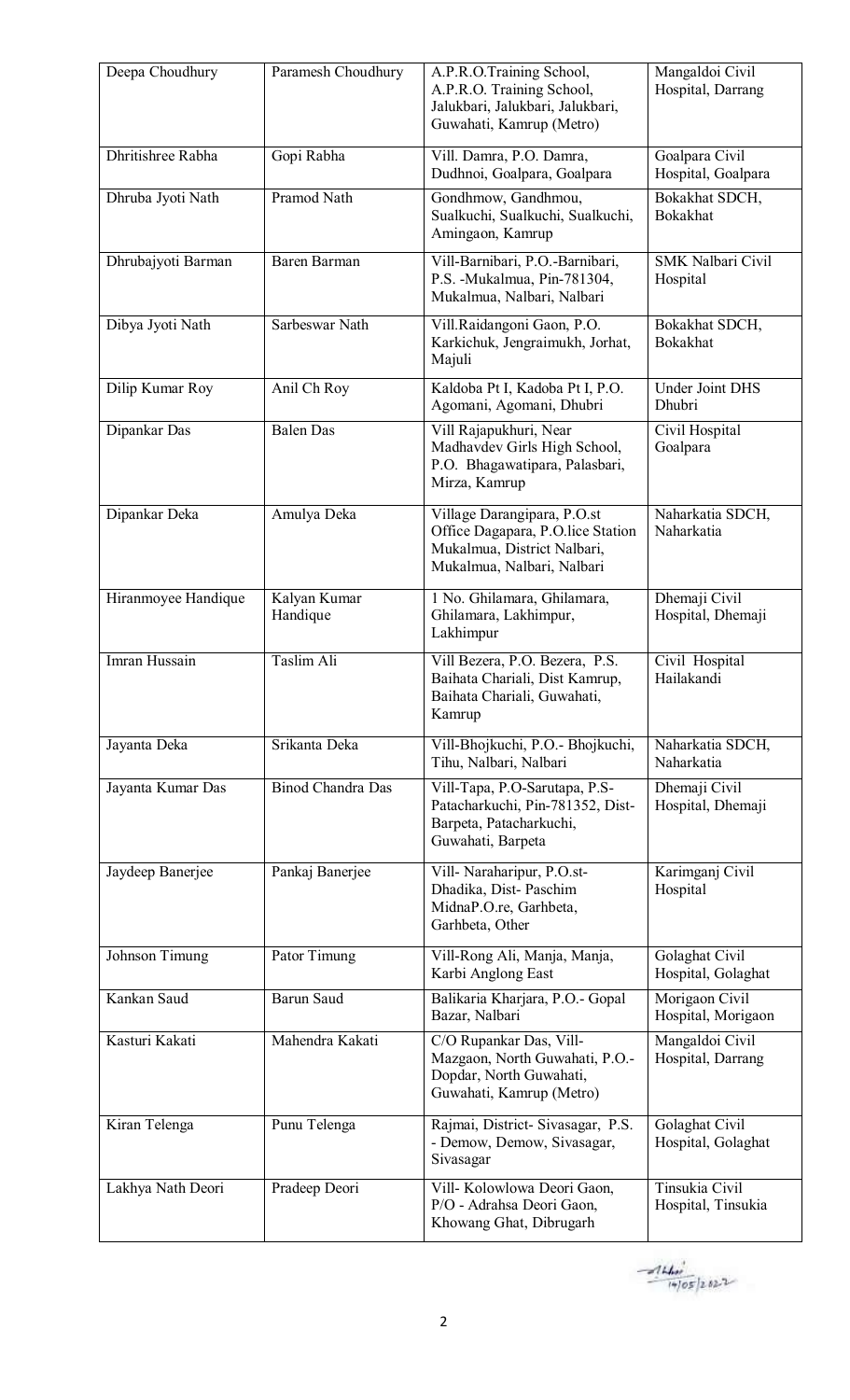| Lakhyajeet Saikia     | Dilip Saikia               | Chandoi Pathar Gaon, P.O -<br>Lahoal, Gabharupathar<br>OutP.O.st, Dibrugarh                                                | Tinsukia Civil<br>Hospital, Tinsukia |
|-----------------------|----------------------------|----------------------------------------------------------------------------------------------------------------------------|--------------------------------------|
| Lalremsiem Lungtau    | Lalthanzama                | Lower Lobonkhal, Jirighat,<br>Cachar                                                                                       | Karimganj Civil<br>Hospital          |
| Luhit Paban Bora      | Nabin Kr Bora              | Vill: Rangia Gaon P.O.:<br>Chalchali P.S.: Samaguri<br>Pin:782141 Dist:<br>Nagaon(Assam), N/A, Samaguri,<br>Nagaon, Nagaon | Golaghat Civil<br>Hospital, Golaghat |
| Maheswar Lahkar       | Khagendra Lahkar           | Thanpatkuchi, Thanpatkuchi, Vill<br>- Thanpatkuchi, P.O.- K P<br>Barkhala, Ghograpar, Nalbari,<br>Nalbari                  | Naharkatia SDCH,<br>Naharkatia       |
| Mainu Bordoloi        | Sunil Bordoloi             | Vill.Borchila P.O.Borchila,<br>P.S.Mikirbheta, Morigaon,<br>Marigaon                                                       | Morigaon Civil<br>Hospital, Morigaon |
| Mantu Deka            | Prafulla Deka              | Vill-Paria Para, P.O.-<br>Bhurargarah, Mangaladi,<br>Mangaladi, Darrang                                                    | Tinsukia Civil<br>Hospital, Tinsukia |
| Mashudul Hassan       | Jobedur Rohman             | Vill Hatsingimari, P.O.<br>Hatsingimari, P.S. South<br>Salmara, Hatsingimari, South<br>Salmara (Mankachar)                 | SDCH Bilashipara,<br>DiP.O.rkhuti    |
| Md Deluar Hussain     | Nannu Miah                 | Vill- Mahammadpur, P.O.-<br>Kadong, Barpeta,                                                                               | Bilasipara SDCH                      |
| Moktadir Zaman Bepari | Zamal Uddin Sk             | Khodaidila, South Salmara, South<br>Salmara, Dhubri, South Salmara (<br>Mankachar)                                         | Goalpara Civil<br>Hospital, Goalpara |
| Monoranjan Kachari    | Dambel Kachari             | C/O Dambel Kachari, Rajapani<br>Chanda, Nec Road, Rani,<br>Palashbari, Guwahati, Kamrup                                    | Morigaon Civil<br>Hospital, Morigaon |
| Mr Boidujya Rai Gogoi | Manobranjan Gogoi          | 2no Moran Gaon, P.O.- Moran<br>Gaon, P.S. - Titabor, Jorhat                                                                | Golaghat Civil<br>Hospital, Golaghat |
| Mriganka Bania        | Bhushendra Bania           | Sipajhar Block, Vill Bhuktabari,<br>P.O. Sipajhar, C/O Bhushendra<br>Bania, Sipajhar, Mangaldoi,<br>Darrang                | Mangaldoi Civil<br>Hospital, Darrang |
| Mukrang Teron         | Lt Kehai Teron             | Matipung Ward No 3, Near Gas<br>Go-Down Diphu, P.O. Diphu,<br>P.S. Diphu, Diphu, Diphu, Karbi<br><b>Anglong East</b>       | Karimganj Civil<br>Hospital          |
| Napur Barua           | Kishore Barua              | Vill-Gargari, P.O.-Burhinagar,<br>Mangaldai, Darrang,                                                                      | Mangaldoi Civil<br>Hospital, Darrang |
| Nekibur Rahman        | Rajob Ali                  | Village:-Dekachang, P.O:-<br>Dekachang, Circle:-Chamaria,<br>G.P:-Boguriguri, Boko,<br>Guwahati, Kamrup                    | Naharkatia SDCH,<br>Naharkatia       |
| Papari Kalita         | Prafulla Chandra<br>Kalita | Agchia, P.O.- Agchia, Azara,<br>Guwahati, Kamrup (Metro)                                                                   | Goalpara Civil<br>Hospital, Goalpara |
| Partha Pratim Kalita  | Kanteswar Kalita           | Pathsala Town Ward No 6, P.O.<br>Pathsala, Patacharkuchi, Pathsala,<br>Barpeta                                             | Dhemaji Civil<br>Hospital, Dhemaji   |
| Pinku Moni Kalita     | Achyut Ch Kalita           | C/O- Achyut Ch Kalita, Vill-<br>Tetelia, P.O-Tetelia, P.S. - Hajo,<br>Hajo, Guwahati, Kamrup                               | Bokakhat SDCH,<br>Bokakhat           |

 $-414m$ <br> $(4/05)2822$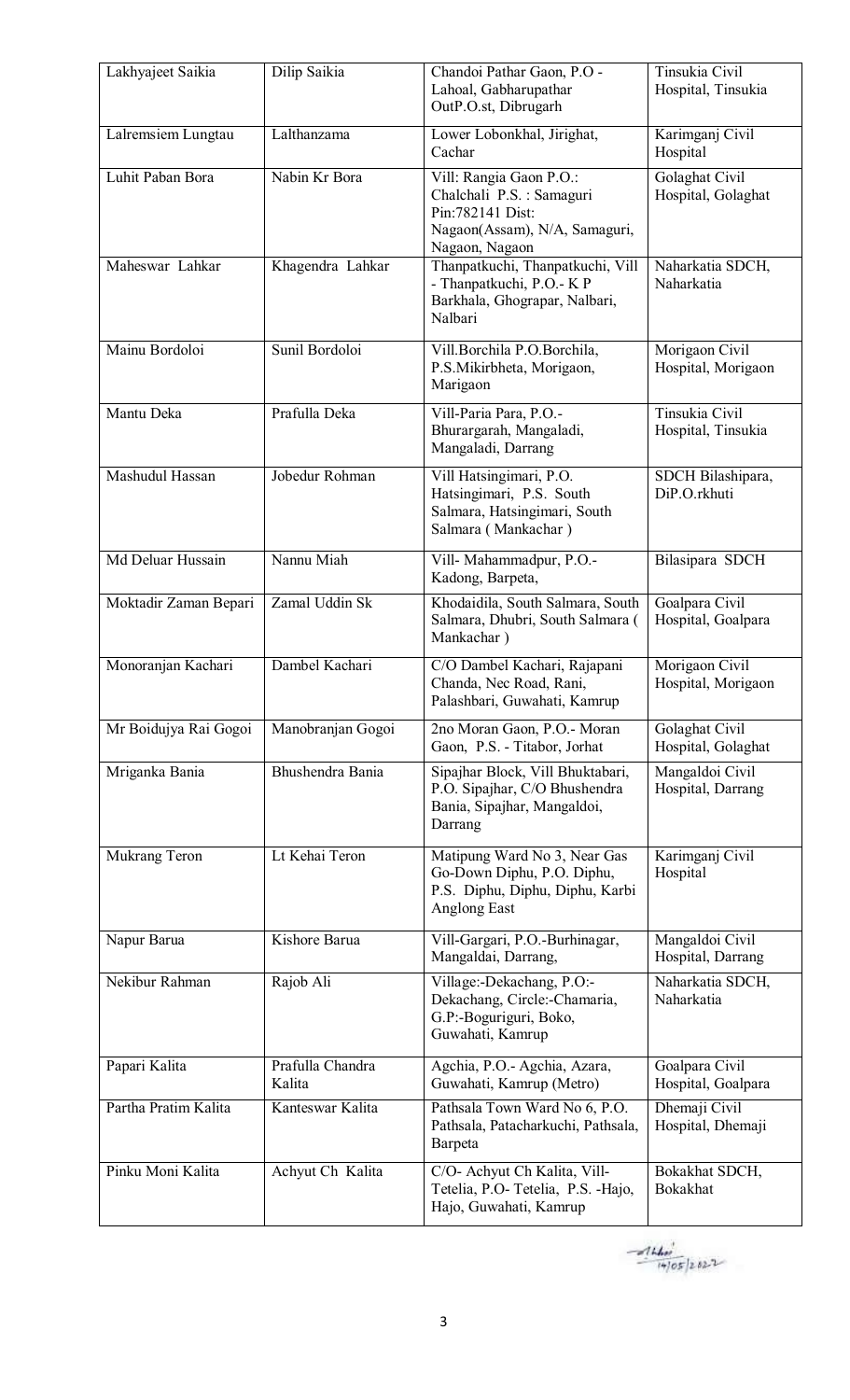| Pujashree Baishya | Bhupen Baishya      | Co Bhupen Baishya, Ward 5,<br>Narayanpur, Lakhimpur,<br>Narayanpur, Lakhimpur,<br>Lakhimpur                            | <b>Under Joint DHS</b><br>Lakhimpur   |
|-------------------|---------------------|------------------------------------------------------------------------------------------------------------------------|---------------------------------------|
| Rahima Prabin     | Meher Ali           | Vill- Khopanikuchi, P.O.<br>Khopanikuchi, Hajo, Guwahati,<br>Kamrup                                                    | Naharkatia SDCH,<br>Naharkatia        |
| Rajesh Sonar      | Padma Sonar         | Sugunibari, Barman Nagar, P.O-<br>Assam Medical College,<br>Barbari, AMC, Dibrugarh                                    | Bokakhat SDCH,<br>Bokakhat            |
| Raju Changmai     | Padmeswar Changmai  | Burahazar Goan, P.O.<br>Borboruah, P.S. Borboruah,<br>Dist Dibrugarh, Borboruah,<br>Dibrugarh                          | Golaghat Civil<br>Hospital, Golaghat  |
| Raju Saikia       | Prasanna Saikia     | Vill- Jiamoria Bamun Chuk<br>Gaon, P.O. Dhakuakhana, P.S.<br>Dhakuakhana, Dhakuakhana,<br>Lakhimpur, Lakhimpur         | Dhemaji Civil<br>Hospital, Dhemaji    |
| Ranju Gogoi       | Promod Gogoi        | Gorokhaia Bari, Nirmali Gaon,<br>P.O. Nirmali Gaon, Dibrugarh,<br>Dibrugarh                                            | Tinsukia Civil<br>Hospital, Tinsukia  |
| Rima Gam          | <b>Taranath Gam</b> | 2 No Phutuki, P.O. Phutuki,<br>Garamur, Majuli, Majuli                                                                 | Golaghat Civil<br>Hospital, Golaghat  |
| Saidur Zaman      | Mahar Ali           | Vill Bangaon, P.O. Banagram,<br>Madrasa Chowk, Near Bangaon<br>Lp School, Belsor, Guwahati,<br>Nalbari                 | Kalgachia Civil<br>Hospital, Barpeta  |
| Sainuddin Ali     | Azit Ali            | Vill Kalarchar, Vill Kalarchar,<br>P.O. Kalarchar, P.O. Kalarchar,<br>Bhangnamari, Nalbari, Nalbari                    | Bilasipara SDCH                       |
| Samarjit Mena     | Ramani Mena         | Nalbari                                                                                                                | Kalgachia Civil<br>Hospital, Barpeta  |
| Samrat Baro       | Kamal Baro          | Village Khagrabari, P.O.st Office<br>Khagrabari, District Baksa,<br>Locality Khagrabari, Barbari,<br>Khagrabari, Baska | Civil Hospital<br>Hailakandi          |
| Samujjal Das      | Gambhir Das         | Alta, P.O -<br>Vill-<br>Dumunichowki, P.S -<br>Baihata<br>Chariali, Baihatachariali,<br>Kamrup, Kamrup                 | Mangaldoi Civil<br>Hospital, Darrang  |
| Sanatan Kalita    | Ramesh Kalita       | Vill Mugkuchi, P.O. Mugkuchi,<br>Nalbari                                                                               | Nahakatia SDCH                        |
| Sangita Talukdar  | Anil Talukdar       | Vill Sariahtali, P.O. Milanpur,<br>P.S. Nalbari, Dist Nalbari,                                                         | Morigaon Civil<br>Hospital, Morigaon  |
| Sanjay Barman     | Brajen Barman       | Village Kathala, P.O. Amani,<br>Belsor, Nalbari, Belsor, Nalbari,<br>Nalbari                                           | Civil Hospital<br>Hailakandi          |
| Saraju Bezbaruah  | Rameswar Bezbaruah  | Naokata, Goreswar, Goreswar,<br>Goreswar, Tamulpur, Goreswar,<br>Baska                                                 | Kalgachia Civil<br>Hospital, Barpeta  |
| Shah Miran Ali    | Sahjahan Ali        | Vill-Dakshin Mandakata, P.O.-<br>Mandakata, Baihata Chariali,<br>Baihata Chariali, Kamrup                              | Morigaon Civil<br>Hospital, Morigaon  |
| Shofiul Minar     | Shorab Ali          | Vill-Hamlakur, P.O.-Balikuchi,<br>Mukalmua, Nalbari, Nalbari                                                           | <b>SMK Civil Hospital,</b><br>Nalbari |

 $-4141...$